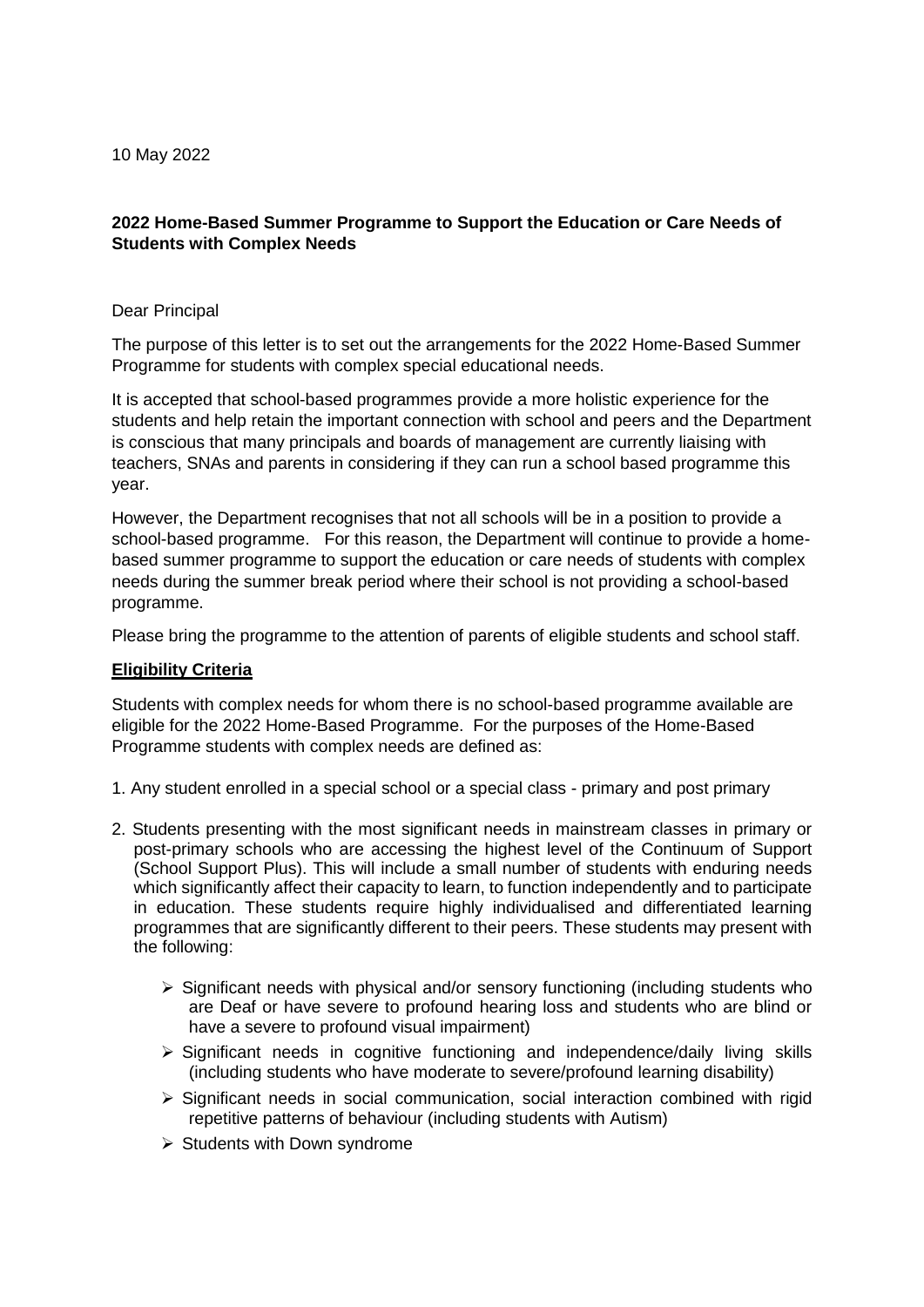$\triangleright$  Students with severe emotional behavioural needs, to the extent that these behaviours of concern are impacting on a student's ability to learn, to function independently and to participate fully in school life

Children in the above categories entering primary school in September 2022 are also eligible for the programme.

This home-based summer programme provides 10 hours per week for 4 weeks of home based tuition or care support for an individual eligible pupil. Shared allocations may apply where siblings are participating in the programme.

# **Online Sanctioning Portal**

For the 2022 Home-Based Summer Programme, we have introduced an Online Sanctioning Portal. Where parents wish to participate in the scheme, schools are asked to submit the details of applicant students onto this portal. This will allow the Department to confirm eligibility automatically and issue a sanction email to the parent along with a link to the Grant Claim Form for the programme. By using this Sanctioning Portal for the 2022 programme it is hoped that this will provide clarity to the parents regarding the number of hours their child has been allocated.

The following documents have been attached with this letter:

#### **1. Overview/Terms and Conditions for Parents, Teachers and SNAs**

We request that schools provide a copy of this document to parents of eligible student(s). We would also ask that you draw it to the attention of teachers and SNAs in your school.

## **2. Application form for Sanctioning**

This document should also be provided to the parent of eligible student(s), along with the Overview document. The parent can complete with their child's details and their own contact details and return to the school for input on the Sanctioning Portal. This form is provided solely to facilitate the inputting of details and does **not** need to be returned to the Department.

## **3. Sanctioning Portal Instructions for Schools**

This document gives instructions on the application process and how the Portal should be completed by the school when the parent provides the information required on the Application Form for Sanctioning.

## **The link for the Online Sanctioning Portal will be circulated to schools by email on Thursday 12 May 2022 and the Portal will remain open until Thursday 09 June 2022.**